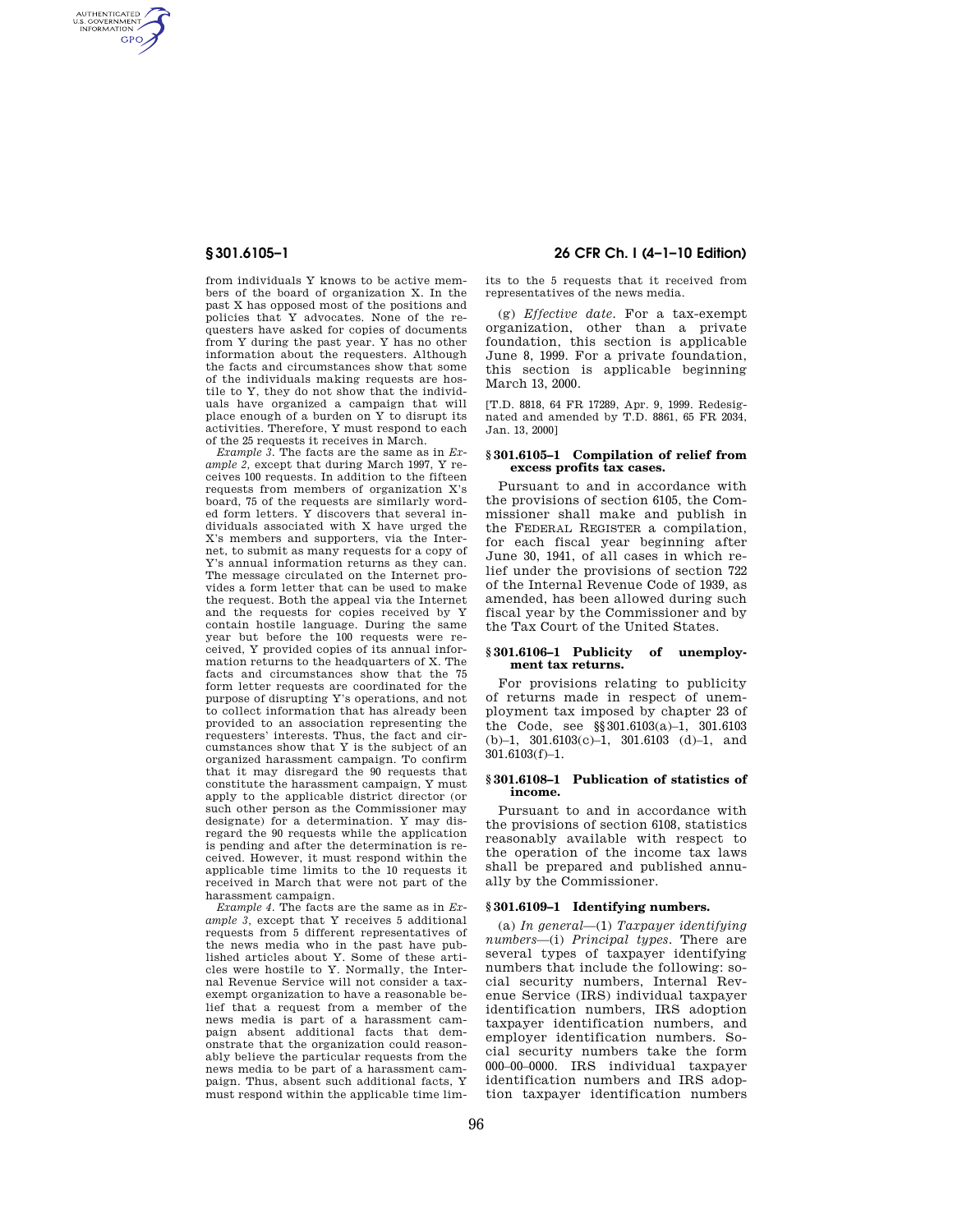also take the form 000–00–0000 but include a specific number or numbers designated by the IRS. Employer identification numbers take the form 00– 0000000.

(ii) *Uses.* Social security numbers, IRS individual taxpayer identification numbers, and IRS adoption taxpayer identification numbers are used to identify individual persons. Employer identification numbers are used to identify employers. For the definition of social security number and employer identification number, see §§301.7701–11 and 301.7701–12, respectively. For the definition of IRS individual taxpayer identification number, see paragraph  $(d)(3)$  of this section. For the definition of IRS adoption taxpayer identification number, see  $$301.6109-3(a)$ . Except as otherwise provided in applicable regulations under this chapter or on a return, statement, or other document, and related instructions, taxpayer identifying numbers must be used as follows:

(A) Except as otherwise provided in paragraph  $(a)(1)(ii)(B)$  and  $(D)$  of this section, and §301.6109–3, an individual required to furnish a taxpayer identifying number must use a social security number.

(B) Except as otherwise provided in paragraph  $(a)(1)(ii)(D)$  of this section and §301.6109–3, an individual required to furnish a taxpayer identifying number but who is not eligible to obtain a social security number must use an IRS individual taxpayer identification number.

(C) Any person other than an individual (such as corporations, partnerships, nonprofit associations, trusts, estates, and similar nonindividual persons) that is required to furnish a taxpayer identifying number must use an employer identification number.

(D) An individual, whether U.S. or foreign, who is an employer or who is engaged in a trade or business as a sole proprietor should use an employer identification number as required by returns, statements, or other documents and their related instructions.

(2) *A trust that is treated as owned by one or more persons pursuant to sections 671 through 678*—(i) *Obtaining a taxpayer identification number*—(A) *General rule.*  Unless the exception in paragraph

 $(a)(2)(i)(B)$  of this section applies, a trust that is treated as owned by one or more persons under sections 671 through 678 must obtain a taxpayer identification number as provided in paragraph (d)(2) of this section.

(B) *Exception for a trust all of which is treated as owned by one grantor or one other person and that reports under §1.671–4(b)(2)(i)(A) of this chapter.* A trust that is treated as owned by one grantor or one other person under sections 671 through 678 need not obtain a taxpayer identification number, provided the trust reports pursuant to  $$1.671-4(b)(2)(i)(A)$  of this chapter. The trustee must obtain a taxpayer identification number as provided in paragraph (d)(2) of this section for the first taxable year that the trust is no longer owned by one grantor or one other person or for the first taxable year that the trust does not report pursuant to  $$1.671-4(b)(2)(i)(A)$  of this chapter.

(ii) *Obligations of persons who make payments to certain trusts.* Any payor that is required to file an information return with respect to payments of income or proceeds to a trust must show the name and taxpayer identification number that the trustee has furnished to the payor on the return. Regardless of whether the trustee furnishes to the payor the name and taxpayer identification number of the grantor or other person treated as an owner of the trust, or the name and taxpayer identification number of the trust, the payor must furnish a statement to recipients to the trustee of the trust, rather than to the grantor or other person treated as the owner of the trust. Under these circumstances, the payor satisfies the obligation to show the name and taxpayer identification number of the payee on the information return and to furnish a statement to recipients to the person whose taxpayer identification number is required to be shown on the form.

(3) *Obtaining a taxpayer identification number for a trust, or portion of a trust, following the death of the individual treated as the owner*—(i) *In general*—(A) *A trust all of which was treated as owned by a decedent.* In general, a trust all of which is treated as owned by a decedent under subpart E (section 671 and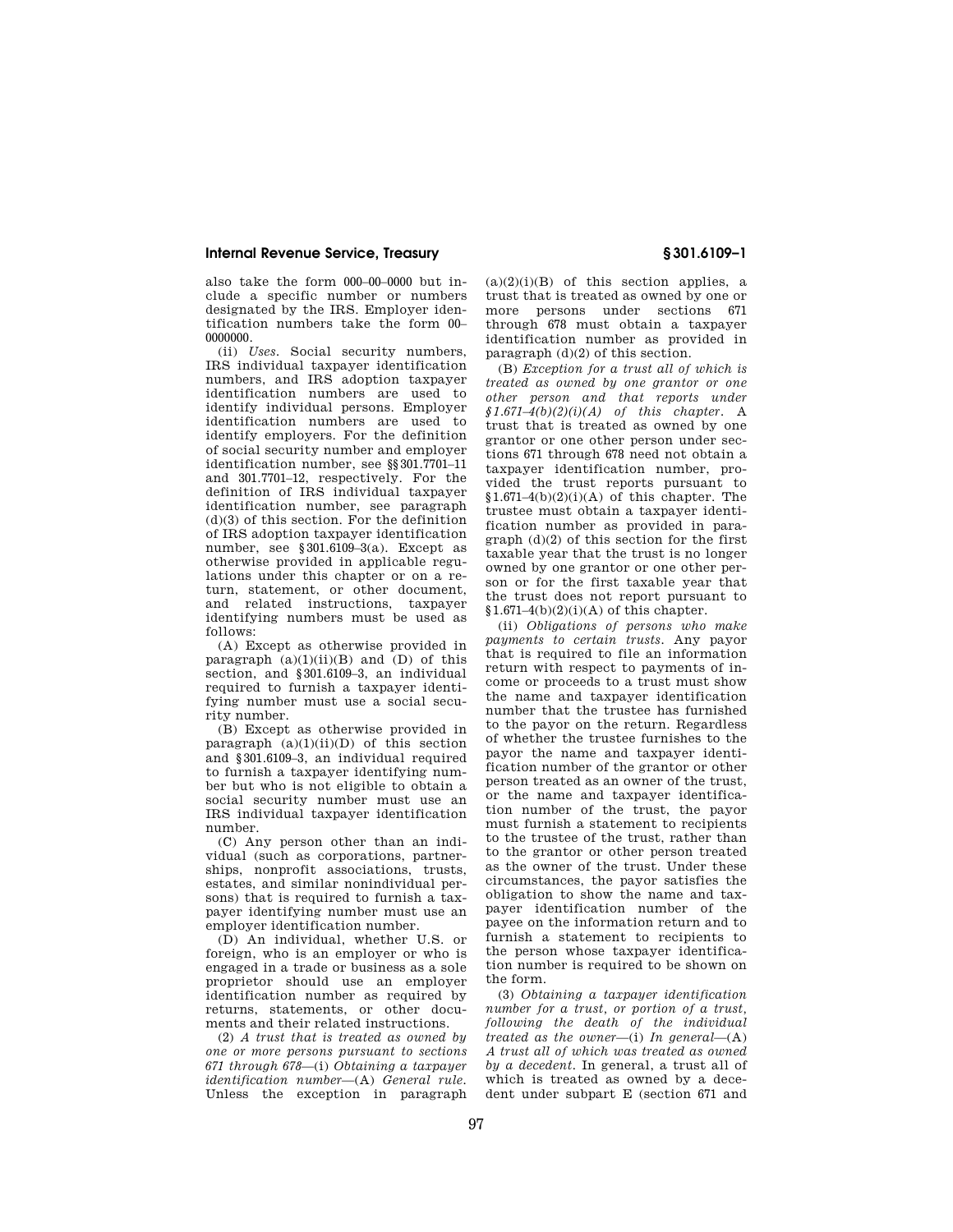following), part I, subchapter J, chapter 1 of the Internal Revenue Code as of the date of the decedent's death must obtain a new taxpayer identification number following the death of the decedent if the trust will continue after the death of the decedent.

(B) *Taxpayer identification number of trust with multiple owners.* With respect to a portion of a trust treated as owned under subpart E (section 671 and following), part I, subchapter J, chapter 1 (subpart E) of the Internal Revenue Code by a decedent as of the date of the decedent's death, if, following the death of the decedent, the portion treated as owned by the decedent remains part of the original trust and the other portion (or portions) of the trust continues to be treated as owned under subpart  $E$  by a grantor(s) or other person(s), the trust reports under the taxpayer identification number assigned to the trust prior to the decedent's death and the portion of the trust treated as owned by the decedent prior to the decedent's death (assuming the decedent's portion of the trust is not treated as terminating upon the decedent's death) continues to report under the taxpayer identification number used for reporting by the other portion (or portions) of the trust. For example, if a trust, reporting under §1.671–4(a) of this chapter, is treated as owned by three persons and one of them dies, the trust, including the portion of the trust no longer treated as owned by a grantor or other person, continues to report under the tax identification number assigned to the trust prior to the death of that person. See  $§1.671-4(a)$ of this chapter regarding rules for filing the Form 1041, ''U.S. Income Tax Return for Estates and Trusts,'' where only a portion of the trust is treated as owned by one or more persons under subpart E.

(ii) *Furnishing correct taxpayer identification number to payors following the death of the decedent.* If the trust continues after the death of the decedent and is required to obtain a new taxpayer identification number under paragraph  $(a)(3)(i)(A)$  of this section, the trustee must furnish payors with a new Form W–9, ''Request for Taxpayer Identification Number and Certification,'' or an acceptable substitute

**§ 301.6109–1 26 CFR Ch. I (4–1–10 Edition)** 

Form W–9, containing the new taxpayer identification number required under paragraph  $(a)(3)(i)(A)$  of this section, the name of the trust, and the address of the trustee.

(4) *Taxpayer identification number to be used by a trust upon termination of a section 645 election*—(i) *If there is an executor.* Upon the termination of the section 645 election period, if there is an executor, the trustee of the former electing trust may need to obtain a taxpayer identification number. If  $§1.645-1(g)$  of this chapter regarding the appointment of an executor after a section 645 election is made applies to the electing trust, the electing trust must obtain a new TIN upon termination of the election period. See the instructions to the Form 1041 for whether a new taxpayer identification number is required for other former electing trusts.

(ii) *If there is no executor.* Upon termination of the section 645 election period, if there is no executor, the trustee of the former electing trust must obtain a new taxpayer identification number.

(iii) *Requirement to provide taxpayer identification number to payors.* If the trustee is required to obtain a new taxpayer identification number for a former electing trust pursuant to this paragraph (a)(4), or pursuant to the instructions to the Form 1041, the trustee must furnish all payors of the trust with a completed Form W–9 or acceptable substitute Form W–9 signed under penalties of perjury by the trustee providing each payor with the name of the trust, the new taxpayer identification number, and the address of the trustee.

(5) *Persons treated as payors.* For purposes of paragraphs  $(a)(2)$ ,  $(3)$ , and  $(4)$  of this section, a *payor* is a person described in  $\S 1.671-4(b)(4)$  of this chapter.

(6) *Effective date.* Paragraphs (a)(3), (4), and (5) of this section apply to trusts of decedents dying on or after December 24, 2002.

(b) *Requirement to furnish one's own number*—(1) *U.S. persons.* Every U.S. person who makes under this title a return, statement, or other document must furnish its own taxpayer identifying number as required by the forms and the accompanying instructions. A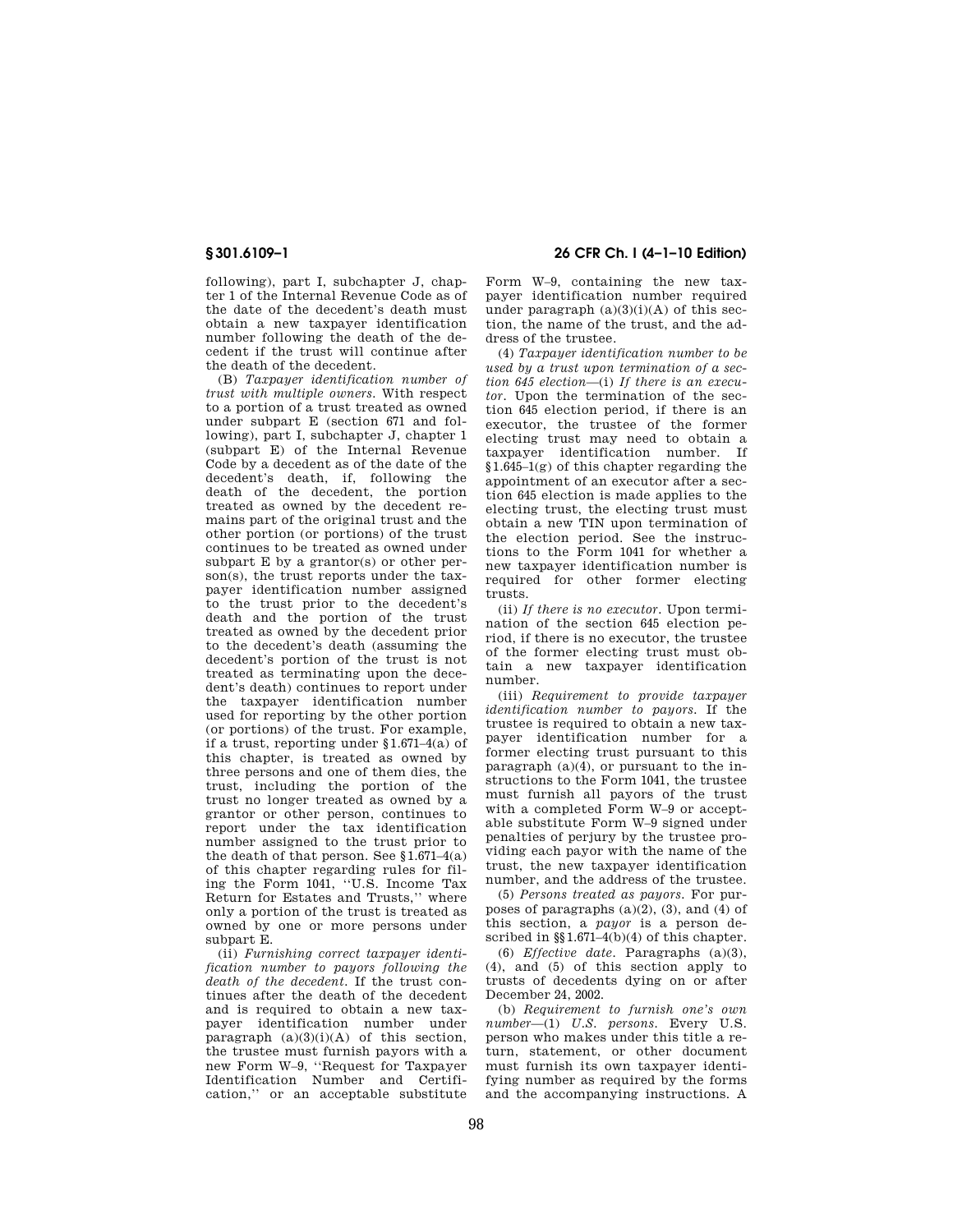U.S. person whose number must be included on a document filed by another person must give the taxpayer identifying number so required to the other person on request. For penalties for failure to supply taxpayer identifying numbers, see sections 6721 through 6724. For provisions dealing specifically with the duty of employees with respect to their social security numbers, see  $§31.6011(b)-2$  (a) and (b) of this chapter (Employment Tax Regulations). For provisions dealing specifically with the duty of employers with respect to employer identification numbers, see §31.6011(b)-1 of this chapter (Employment Tax Regulations).

(2) *Foreign persons.* The provisions of paragraph (b)(1) of this section regarding the furnishing of one's own number shall apply to the following foreign persons—

(i) A foreign person that has income effectively connected with the conduct of a U.S. trade or business at any time during the taxable year;

(ii) A foreign person that has a U.S. office or place of business or a U.S. fiscal or paying agent at any time during the taxable year;

(iii) A nonresident alien treated as a resident under section 6013(g) or (h);

(iv) A foreign person that makes a return of tax (including income, estate, and gift tax returns), an amended return, or a refund claim under this title but excluding information returns, statements, or documents;

(v) A foreign person that makes an election under §301.7701–3(c);

(vi) A foreign person that furnishes a withholding certificate described in  $$1.1441-1(e)(2)$  or (3) of this chapter or  $$1.1441-5(c)(2)(iv)$  or  $(3)(iii)$  of this chapter to the extent required under §1.1441–1(e)(4)(vii) of this chapter;

(vii) A foreign person whose taxpayer identifying number is required to be furnished on any return, statement, or other document as required by the income tax regulations under section 897 or 1445. This paragraph  $(b)(2)(vii)$  applies as of November 3, 2003; and

(viii) A foreign person that furnishes a withholding certificate described in  $$1.1446-1(c)(2)$  or (3) of this chapter or whose taxpayer identification number is required to be furnished on any return, statement, or other document as required by the income tax regulations under section 1446. This paragraph (b)(2)(viii) shall apply to partnership taxable years beginning after May 18, 2005, or such earlier time as the regulations under §§1.1446–1 through 1.1446–5 of this chapter apply by reason of an election under §1.1446–7 of this chapter.

(c) *Requirement to furnish another's number.* Every person required under this title to make a return, statement, or other document must furnish such taxpayer identifying numbers of other U.S. persons and foreign persons that are described in paragraph  $(b)(2)(i)$ ,  $(ii)$ , (iii), (vi), (vii), or (viii) of this section as required by the forms and the accompanying instructions. The taxpayer identifying number of any person furnishing a withholding certificate referred to in paragraph  $(b)(2)(vi)$  or  $(viii)$ of this section shall also be furnished if it is actually known to the person making a return, statement, or other document described in this paragraph (c). If the person making the return, statement, or other document does not know the taxpayer identifying number of the other person, and such other person is one that is described in paragraph  $(b)(2)(i)$ ,  $(ii)$ ,  $(iii)$ ,  $(vi)$ ,  $(vii)$ , or (viii) of this section, such person must request the other person's number. The request should state that the identifying number is required to be furnished under authority of law. When the person making the return, statement, or other document does not know the number of the other person, and has complied with the request provision of this paragraph (c), such person must sign an affidavit on the transmittal document forwarding such returns, statements, or other documents to the Internal Revenue Service, so stating. A person required to file a taxpayer identifying number shall correct any errors in such filing when such person's attention has been drawn to them. References in this paragraph (c) to paragraph  $(b)(2)(viii)$  of this section shall apply to partnership taxable years beginning after May 18, 2005, or such earlier time as the regulations under §§1.1446–1 through 1.1446–5 of this chapter apply by reason of an election under §1.1446–7 of this chapter.

(d) *Obtaining a taxpayer identifying number*—(1) *Social security number.* Any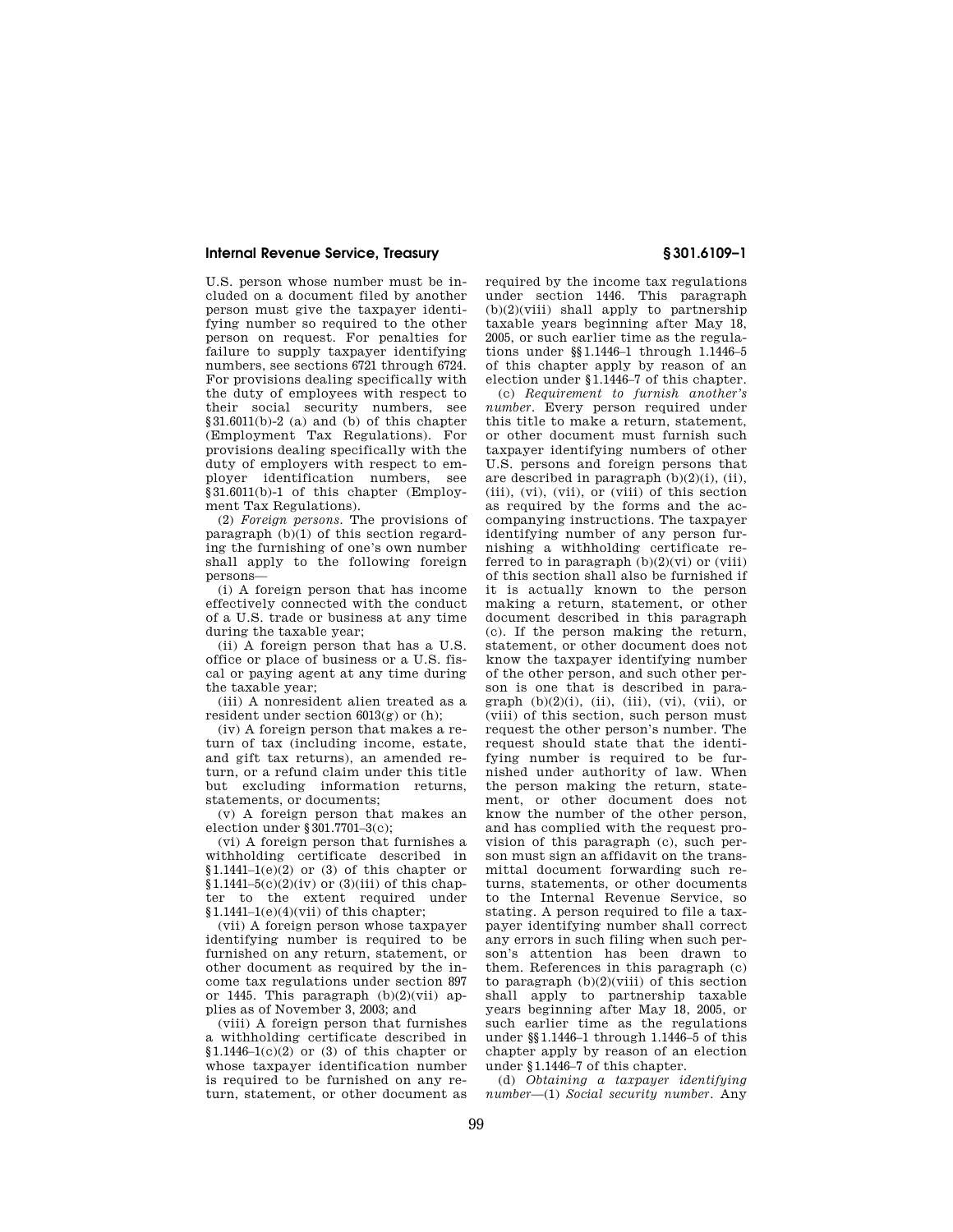individual required to furnish a social security number pursuant to paragraph (b) of this section shall apply for one, if he has not done so previously, on Form SS–5, which may be obtained from any Social Security Administration or Internal Revenue Service office. He shall make such application far enough in advance of the first required use of such number to permit issuance of the number in time for compliance with such requirement. The form, together with any supplementary statement, shall be prepared and filed in accordance with the form, instructions, and regulations applicable thereto, and shall set forth fully and clearly the data therein called for. Individuals who are ineligible for or do not wish to participate in the benefits of the social security program shall nevertheless obtain a social security number if they are required to furnish such a number pursuant to paragraph (b) of this section.

(2) *Employer identification number*—(i) *In general.* Any person required to furnish an employer identification number must apply for one, if not done so previously, on Form SS–4. A Form SS– 4 may be obtained from any office of the Internal Revenue Service, U.S. consular office abroad, or from an acceptance agent described in paragraph  $(d)(3)(iv)$  of this section. The person must make such application far enough in advance of the first required use of the employer identification number to permit issuance of the number in time for compliance with such requirement. The form, together with any supplementary statement, must be prepared and filed in accordance with the form, accompanying instructions, and relevant regulations, and must set forth fully and clearly the requested data.

(ii) [Reserved]

(iii) *Special rule for Section 708(b)(1)(B) terminations.* A new partnership that is formed as a result of the termination of a partnership under section 708(b)(1)(B) will retain the employer identification number of the terminated partnership. This paragraph  $(d)(2)(iii)$  applies to terminations of partnerships under section  $708(b)(1)(B)$ occurring on or after May  $9$ ,  $1997$ ; however, this paragraph  $(d)(2)(iii)$  may be applied to terminations occurring on or

**§ 301.6109–1 26 CFR Ch. I (4–1–10 Edition)** 

after May 9, 1996, provided that the partnership and its partners apply this paragraph  $(d)(2)(iii)$  to the termination in a consistent manner.

(3) *IRS individual taxpayer identification number*—(i) *Definition.* The term *IRS individual taxpayer identification number* means a taxpayer identifying number issued to an alien individual by the Internal Revenue Service, upon application, for use in connection with filing requirements under this title. The term *IRS individual taxpayer identification number* does not refer to a social security number or an account number for use in employment for wages. For purposes of this section, the term *alien individual* means an individual who is not a citizen or national of the United States.

(ii) *General rule for obtaining number.*  Any individual who is not eligible to obtain a social security number and is required to furnish a taxpayer identifying number must apply for an IRS individual taxpayer identification number on Form W–7, Application for IRS Individual Taxpayer Identification Number, or such other form as may be prescribed by the Internal Revenue Service. Form W–7 may be obtained from any office of the Internal Revenue Service, U.S. consular office abroad, or any acceptance agent described in paragraph  $(d)(3)(iv)$  of this section. The individual shall furnish the information required by the form and accompanying instructions, including the individual's name, address, foreign tax identification number (if any), and specific reason for obtaining an IRS individual taxpayer identification number. The individual must make such application far enough in advance of the first required use of the IRS individual taxpayer identification number to permit issuance of the number in time for compliance with such requirement. The application form, together with any supplementary statement and documentation, must be prepared and filed in accordance with the form, accompanying instructions, and relevant regulations, and must set forth fully and clearly the requested data.

(iii) *General rule for assigning number.*  Under procedures issued by the Internal Revenue Service, an IRS individual taxpayer identification number will be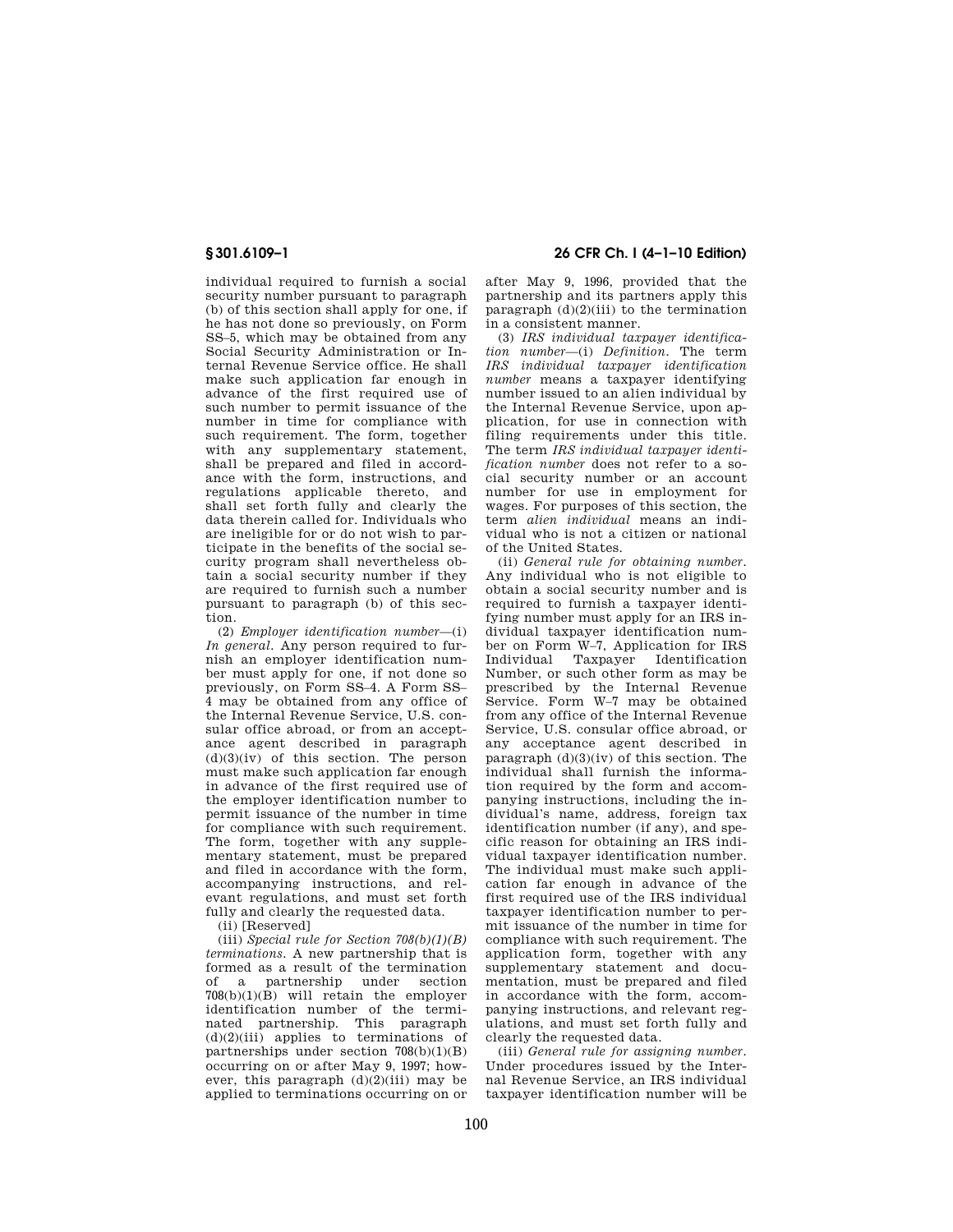assigned to an individual upon the basis of information reported on Form W–7 (or such other form as may be prescribed by the Internal Revenue Service) and any such accompanying documentation that may be required by the Internal Revenue Service. An applicant for an IRS individual taxpayer identification number must submit such documentary evidence as the Internal Revenue Service may prescribe in order to establish alien status and identity. Examples of acceptable documentary evidence for this purpose may include items such as an original (or a certified copy of the original) passport, driver's license, birth certificate, identity card, or immigration documentation.

(iv) *Acceptance agents*—(A) *Agreements with acceptance agents.* A person described in paragraph  $(d)(3)(iv)(B)$  of this section will be accepted by the Internal Revenue Service to act as an acceptance agent for purposes of the regulations under this section upon entering into an agreement with the Internal Revenue Service, under which the acceptance agent will be authorized to act on behalf of taxpayers seeking to obtain a taxpayer identifying number from the Internal Revenue Service. The agreement must contain such terms and conditions as are necessary to insure proper administration of the process by which the Internal Revenue Service issues taxpayer identifying numbers to foreign persons, including proof of their identity and foreign status. In particular, the agreement may contain—

(*1*) Procedures for providing Form SS–4 and Form W–7, or such other necessary form to applicants for obtaining a taxpayer identifying number;

(*2*) Procedures for providing assistance to applicants in completing the application form or completing it for them;

(*3*) Procedures for collecting, reviewing, and maintaining, in the normal course of business, a record of the required documentation for assignment of a taxpayer identifying number;

(*4*) Procedures for submitting the application form and required documentation to the Internal Revenue Service, or if permitted under the agreement, submitting the application form together with a certification that

the acceptance agent has reviewed the required documentation and that it has no actual knowledge or reason to know that the documentation is not complete or accurate;

(*5*) Procedures for assisting taxpayers with notification procedures described in paragraph  $(g)(2)$  of this section in the event of change of foreign status;

(*6*) Procedures for making all documentation or other records furnished by persons applying for a taxpayer identifying number promptly available for review by the Internal Revenue Service, upon request; and

(*7*) Provisions that the agreement may be terminated in the event of a material failure to comply with the agreement, including failure to exercise due diligence under the agreement.

(B) *Persons who may be acceptance agents.* An acceptance agent may include any financial institution as defined in section 265(b)(5) or §1.165–  $12(c)(1)(y)$  of this chapter, any college or university that is an educational organization as defined in §1.501(c)(3)– 1(d)(3)(i) of this chapter, any federal agency as defined in section 6402(f) or any other person or categories of persons that may be authorized by regulations or Internal Revenue Service procedures. A person described in this paragraph  $(d)(3)(iv)(B)$  that seeks to qualify as an acceptance agent must have an employer identification number for use in any communication with the Internal Revenue Service. In addition, it must establish to the satisfaction of the Internal Revenue Service that it has adequate resources and procedures in place to comply with the terms of the agreement described in paragraph  $(d)(3)(iv)(A)$  of this section.

(4) *Coordination of taxpayer identifying numbers*—(i) *Social security number.* Any individual who is duly assigned a social security number or who is entitled to a social security number will not be issued an IRS individual taxpayer identification number. The individual can use the social security number for all tax purposes under this title, even though the individual is, or later becomes, a nonresident alien individual. Further, any individual who has an application pending with the Social Security Administration will be issued an IRS individual taxpayer identification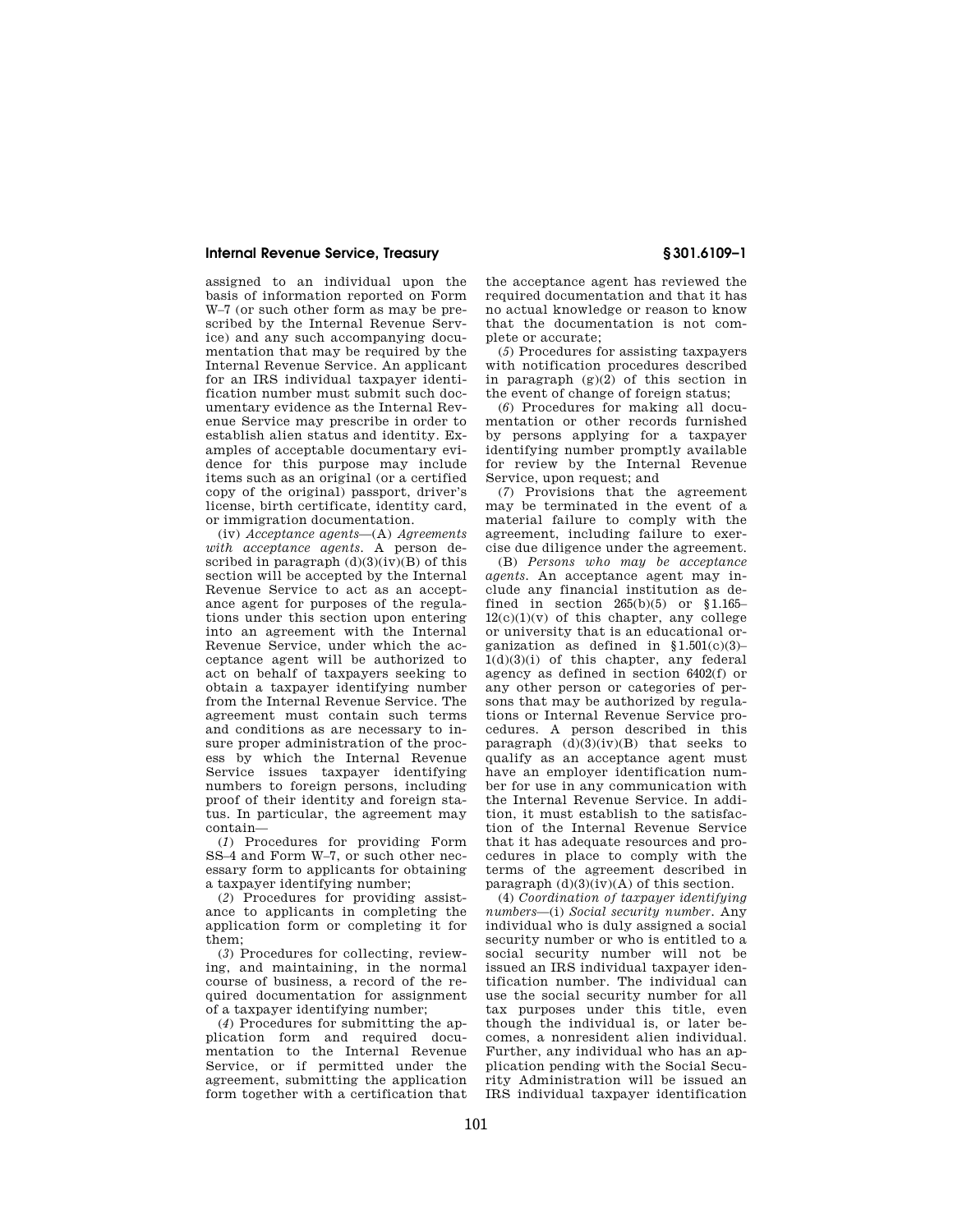number only after the Social Security Administration has notified the individual that a social security number cannot be issued. Any alien individual duly issued an IRS individual taxpayer identification number who later becomes a U.S. citizen, or an alien lawfully permitted to enter the United States either for permanent residence or under authority of law permitting U.S. employment, will be required to obtain a social security number. Any individual who has an IRS individual taxpayer identification number and a social security number, due to the circumstances described in the preceding sentence, must notify the Internal Revenue Service of the acquisition of the social security number and must use the newly-issued social security number as the taxpayer identifying number on all future returns, statements, or other documents filed under this title.

(ii) *Employer identification number.*  Any individual with both a social security number (or an IRS individual taxpayer identification number) and an employer identification number may use the social security number (or the IRS individual taxpayer identification number) for individual taxes, and the employer identification number for business taxes as required by returns, statements, and other documents and their related instructions. Any alien individual duly assigned an IRS individual taxpayer identification number who also is required to obtain an employer identification number must furnish the previously-assigned IRS individual taxpayer identification number to the Internal Revenue Service on Form SS–4 at the time of application for the employer identification number. Similarly, where an alien individual has an employer identification number and is required to obtain an IRS individual taxpayer identification number, the individual must furnish the previously-assigned employer identification number to the Internal Revenue Service on Form W–7, or such other form as may be prescribed by the Internal Revenue Service, at the time of application for the IRS individual taxpayer identification number.

(e) *Banks, and brokers and dealers in securities.* For additional requirements relating to deposits, share accounts,

**§ 301.6109–1 26 CFR Ch. I (4–1–10 Edition)** 

and brokerage accounts, see 31 CFR 103.34 and 103.35.

(f) *Penalty.* For penalties for failure to supply taxpayer identifying numbers, see sections 6721 through 6724.

(g) *Special rules for taxpayer identifying numbers issued to foreign persons*— (1) *General rule*—(i) *Social security number.* A social security number is generally identified in the records and database of the Internal Revenue Service as a number belonging to a U.S. citizen or resident alien individual. A person may establish a different status for the number by providing proof of foreign status with the Internal Revenue Service under such procedures as the Internal Revenue Service shall prescribe, including the use of a form as the Internal Revenue Service may specify. Upon accepting an individual as a nonresident alien individual, the Internal Revenue Service will assign this status to the individual's social security number.

(ii) *Employer identification number.* An employer identification number is generally identified in the records and database of the Internal Revenue Service as a number belonging to a U.S. person. However, the Internal Revenue Service may establish a separate class of employer identification numbers solely dedicated to foreign persons which will be identified as such in the records and database of the Internal Revenue Service. A person may establish a different status for the number either at the time of application or subsequently by providing proof of U.S. or foreign status with the Internal Revenue Service under such procedures as the Internal Revenue Service shall prescribe, including the use of a form as the Internal Revenue Service may specify. The Internal Revenue Service may require a person to apply for the type of employer identification number that reflects the status of that person as a U.S. or foreign person.

(iii) *IRS individual taxpayer identification number.* An IRS individual taxpayer identification number is generally identified in the records and database of the Internal Revenue Service as a number belonging to a nonresident alien individual. If the Internal Revenue Service determines at the time of application or subsequently,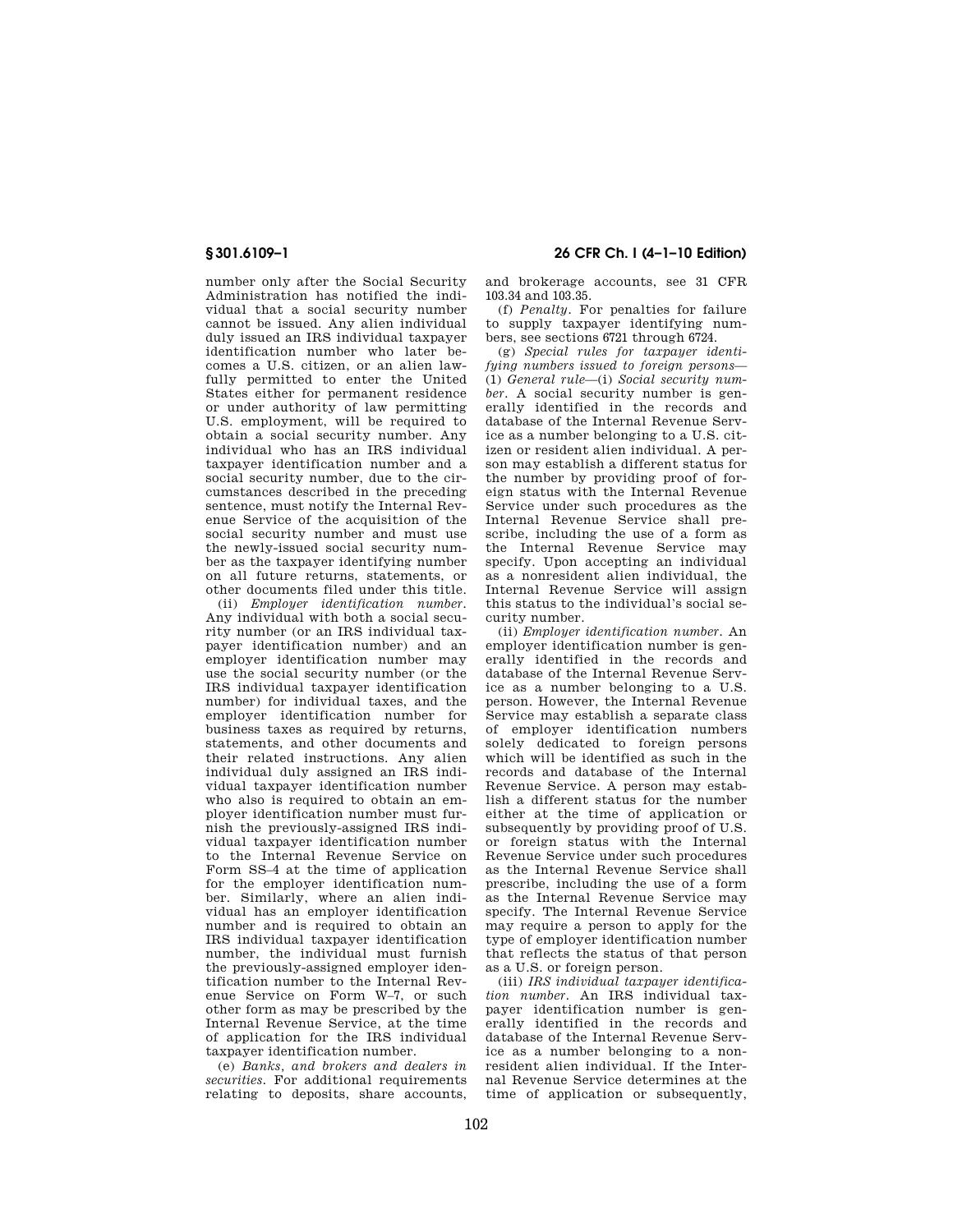that an individual is not a nonresident alien individual, the Internal Revenue Service may require that the individual apply for a social security number. If a social security number is not available, the Internal Revenue Service may accept that the individual use an IRS individual taxpayer identification number, which the Internal Revenue Service will identify as a number belonging to a U.S. resident alien.

(2) *Change of foreign status.* Once a taxpayer identifying number is identified in the records and database of the Internal Revenue Service as a number belonging to a U.S. or foreign person, the status of the number is permanent until the circumstances of the taxpayer change. A taxpayer whose status changes (for example, a nonresident alien individual with a social security number becomes a U.S. resident alien) must notify the Internal Revenue Service of the change of status under such procedures as the Internal Revenue Service shall prescribe, including the use of a form as the Internal Revenue Service may specify.

(3) *Waiver of prohibition to disclose taxpayer information when acceptance agent acts.* As part of its request for an IRS individual taxpayer identification number or submission of proof of foreign status with respect to any taxpayer identifying number, where the foreign person acts through an acceptance agent, the foreign person will agree to waive the limitations in section 6103 regarding the disclosure of certain taxpayer information. However, the waiver will apply only for purposes of permitting the Internal Revenue Service and the acceptance agent to communicate with each other regarding matters related to the assignment of a taxpayer identifying number, including disclosure of any taxpayer identifying number previously issued to the foreign person, and change of foreign status. This paragraph (g)(3) applies to payments made after December 31, 2001.

(h) *Special rules for certain entities under §301.7701–3*—(1) *General rule.* Any entity that has an employer identification number (EIN) will retain that EIN if its federal tax classification changes under §301.7701–3.

(2) *Special rules for entities that are disregarded as entities separate from their owners*—(i) *When an entity becomes disregarded as an entity separate from its owner.* Except as otherwise provided in regulations or other guidance, a single owner entity that is disregarded as an entity separate from its owner under §301.7701–3, must use its owner's taxpayer identifying number (TIN) for federal tax purposes.

(ii) *When an entity that was disregarded as an entity separate from its owner becomes recognized as a separate entity.* If a single owner entity's classification changes so that it is recognized as a separate entity for federal tax purposes, and that entity had an EIN, then the entity must use that EIN and not the TIN of the single owner. If the entity did not already have its own EIN, then the entity must acquire an EIN and not use the TIN of the single owner.

(3) *Effective date.* The rules of this paragraph (h) are applicable as of January 1, 1997.

(i) *Special rule for qualified subchapter S subsidiaries (QSubs)*—(1) *General rule.*  Any entity that has an employer identification number (EIN) will retain that EIN if a QSub election is made for the entity under §1.1361–3 or if a QSub election that was in effect for the entity terminates under §1.1361–5.

(2) *EIN while QSub election in effect.*  Except as otherwise provided in regulations or other published guidance, a QSub must use the parent S corporation's EIN for Federal tax purposes.

(3) *EIN when QSub election terminates.*  If an entity's QSub election terminates, it may not use the EIN of the parent S corporation after the termination. If the entity had an EIN prior to becoming a QSub or obtained an EIN while it was a QSub in accordance with regulations or other published guidance, the entity must use that EIN. If the entity had no EIN, it must obtain an EIN upon termination of the QSub election.

(4) *Effective date.* The rules of this paragraph (i) apply on January 20, 2000.

(j) *Effective date*—(1) *General rule.* Except as otherwise provided in this paragraph (j), the provisions of this section are generally effective for information that must be furnished after April 15,